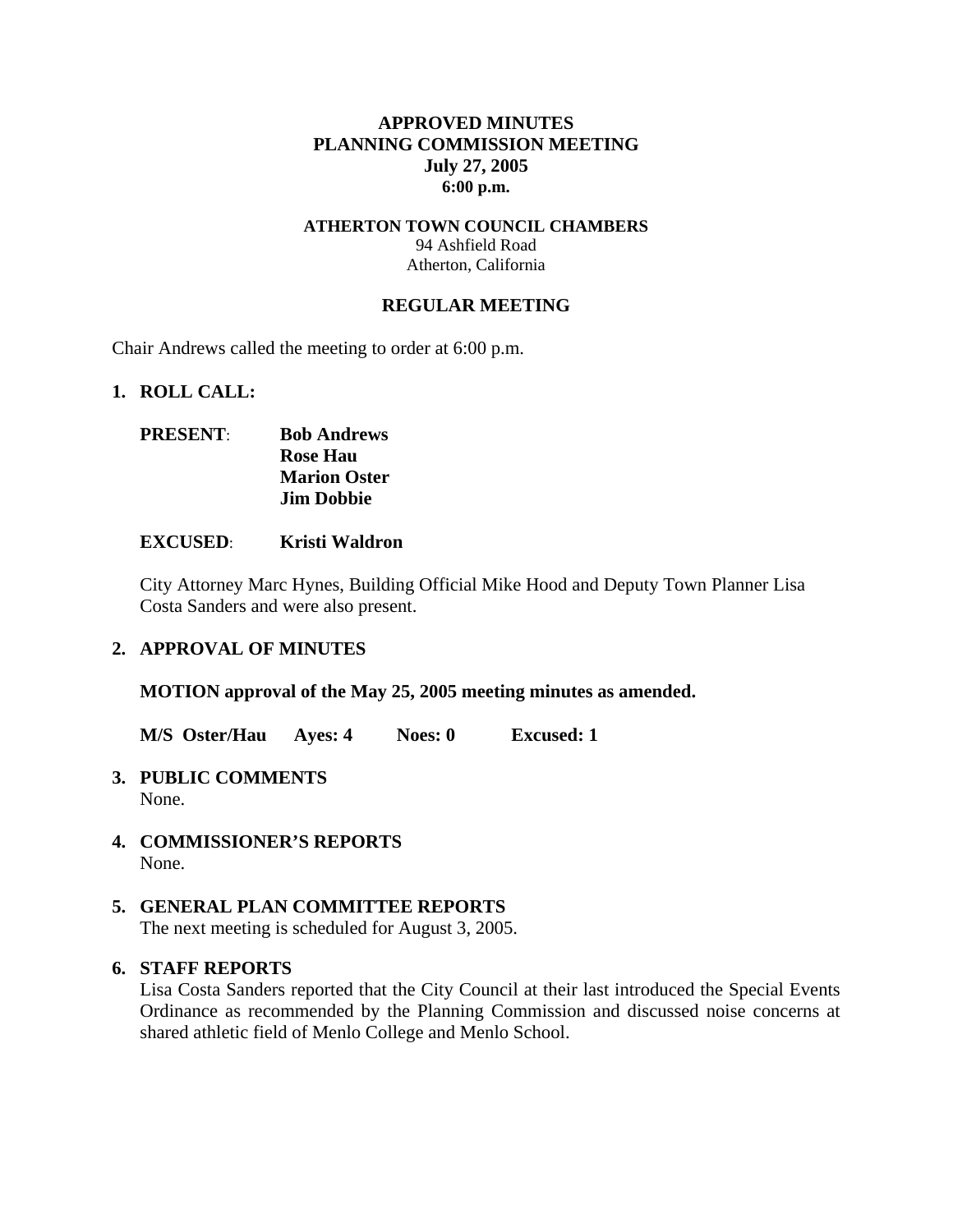#### **PUBLIC HEARINGS**

7. **Exception Review – 40, 50 and 60 Ashfield** – Exception Review request for determination of consistency with Municipal Code guidelines related to neighborhood compatibility for three proposed new houses (assessor parcel numbers 060-323-260, 060-323-210 and 060- 323-220). Atherton Municipal Code Section 17.24.040(H) and Chapter 17.54.

Lisa Costa Sanders presented the staff report and noted the reasons outlined in the staff report to support the request.

Julie Quinlan, 49 Maple, indicated that the proposed homes are a lot larger than the homes in the neighborhood, citing an average home size of approximately 2,000 square feet. She stated that the proposed homes will overwhelm neighboring homes and that the size should be restricted to 3,500 square feet or utilize the original lot size to calculate the floor area. She also requested the original lot lines be applied for setback purposes. Ms. Quinlan indicated that she retained a landscape consultant and he recommends planting the pittosporum every six feet at 15 gallon size. She indicated that the rear fence adjacent to 50 Ashfield has collapsed and would like the applicant to construct a new fence on his property prior to start of construction.

Amy Torey, 57 Maple, stated that she lives directly behind 60 Ashfield and would like the screening of pittosporum plants to be planted at 15 gallon container size, every six feet. She also indicated that a Maple tree is dying and that she feels the homes are too large for the neighborhood.

Pat Engasser, 34 Ashfield, stated that the proposed homes do not fit in with the character of the neighborhood and that her home directly next door is 1,700 square feet in size. She expressed concern with the removal of landscaping, citing it has caused damage to her landscaping with loss of shade protection. She recommended a certified arborist inspect all remaining trees on the site.

Pat Haines, 80 Ashfield, stated that the Town has done an injustice in granting the lot compliance without hearings.

Virginia Herzer, 49 Ashfield, feels the homes are too large for the neighborhood and that they all look alike.

Arlene Coddington, 72 Ashfield, stated that the proposed development is a gigantic change, the homes are too large for the lot and are not in keeping with the neighborhood.

Warren Jones, 34 Ashfield, stated that three large homes in this small area is not in keeping with the character of the Town.

James Vera 65 Ashfield, stated that he did not receive notification of the hearing regarding the Oak tree removal and that it should have occurred after this Exception review.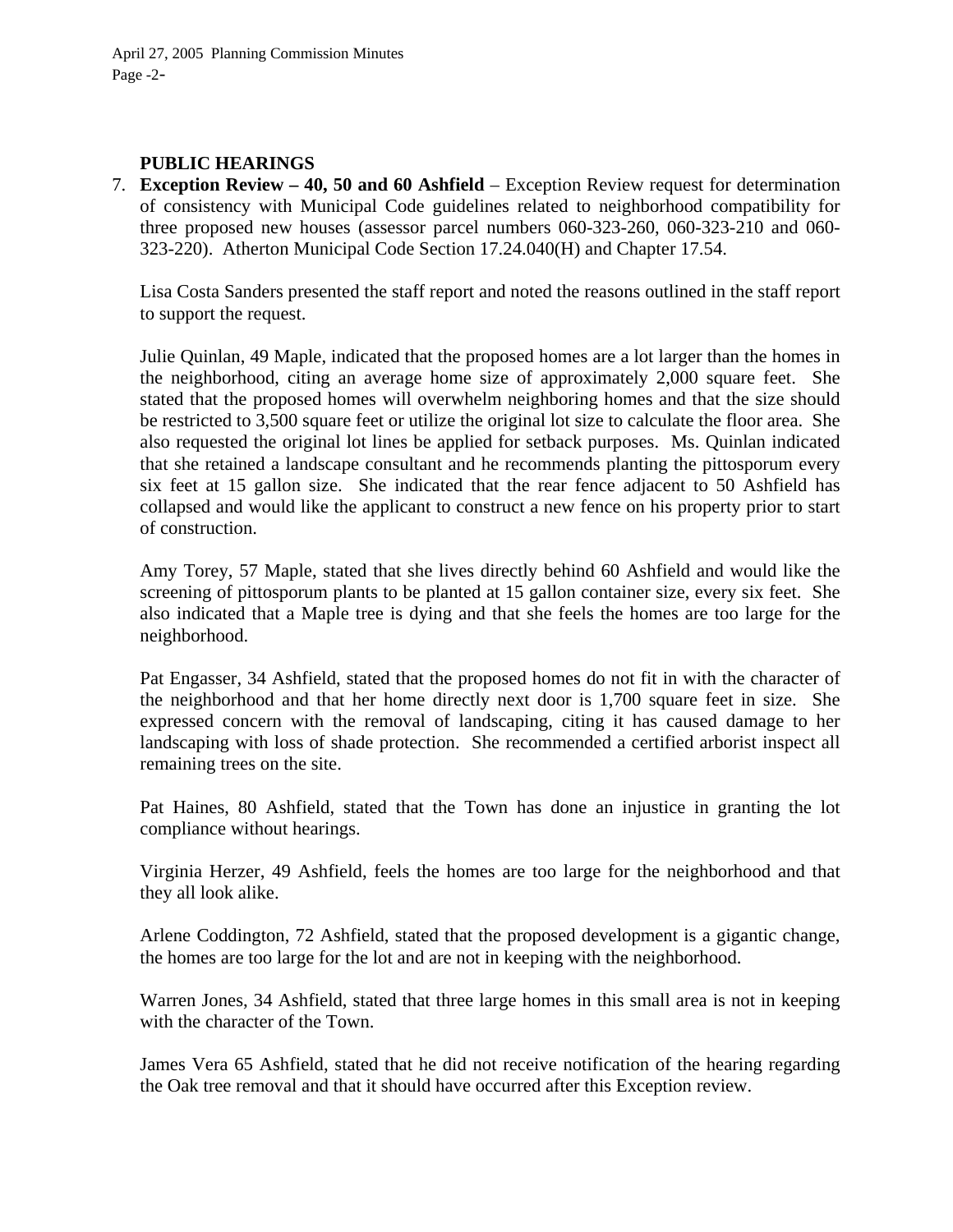April 27, 2005 Planning Commission Minutes Page -3-

Michelle Osen, 73 Ashfield, stated that three homes on small lots does not seem to be in character with the street and that they are too large for the lot. She also requested additional front screening.

Brian Kelly, applicant, indicated that the homes met the required 20' side yard setbacks and that the proposed rear yard setback is greater than the previous home. He noted the house size listed in the staff report includes the garage, and without the garage, the house sizes range from 3,200 square feet to 3,500 square feet. He stated that they set the homes back as far as possible with single story portions. The proposed landscape plan includes 45 new trees and shrubs. Mr. Kelly indicated that the rear fence has been stabilized and that he will be constructing a new fence to secure the property. He indicated that they intend to plant the screening within the next 30 days so they have time to grow.

Patricia Engasser, 34 Ashfield, requested an Arborist look at the remaining Oak trees on the property.

Brian Kelly, indicated that he will have the Arborist take another look at the trees.

Kathy Hughes Anderson, Town Arborist, indicated that the Town has not approved the landscape plan and that she routinely meets with neighbors to review the plan prior to its approval.

Eric Hansen, 57 Maple, indicated receiving a letter from the developer's attorney.

Brian Kelly Sr., applicant, responded that they asked the opinion of their attorney on the same topic as the City Attorney's memo and has provided a copy of their attorney's letter to the City Attorney.

Marc Hynes, City Attorney, noted receipt of a copy of their attorney's letter and stated that it is not relevant in these proceedings.

Close Public Hearing:

Commissioner Dobbie expressed concern with the size of the homes in the neighborhood. Commissioner Hau requested additional landscape screening. Commissioner Oster suggested more variation in exterior house colors.

Kathy Hughes Anderson, stated that the replacement requirement from the removed Oak will be planted in an area on 40 Ashfield near the side property line to 34 Ashfield.

Commissioner Andrews addressed the items listed in Mr. Quilinan's letter; indicated that the size of the home is within the allowed floor area requirements based on the lot size, the setback requirement is being met according to the current code, the Commission is providing direction to the Town Arborist for additional landscape screening, and that the developer will be required to install a safety fence around the property.

## **MOTION to approve the Exception for three new houses at 40, 50 and 60 Ashfield, based on the following findings and for the reasons outlined in the Staff Report with the**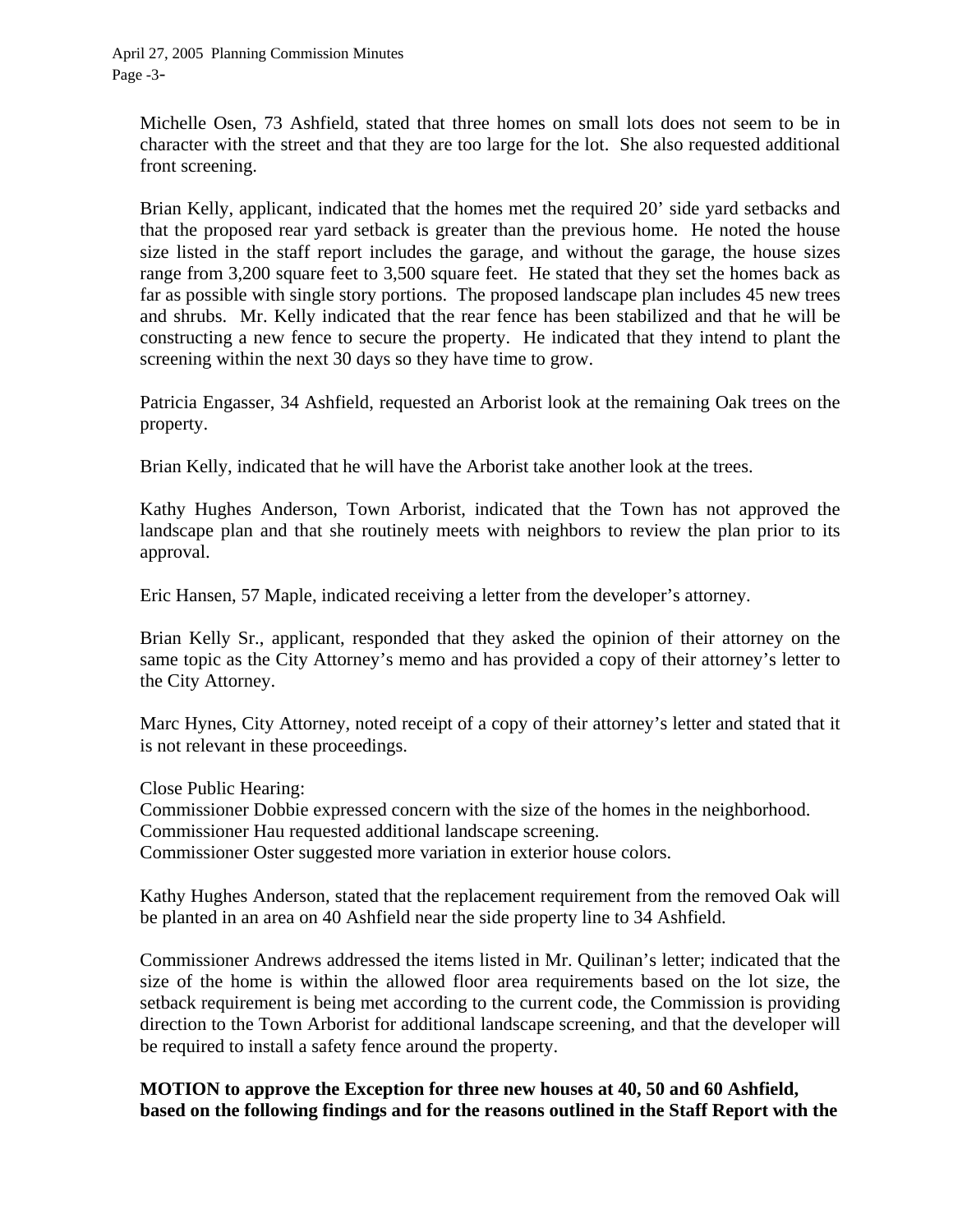### **conditions stated in the Draft Exception Review Certificate with the following additional conditions;**

**M/S Andrews/Hau Ayes: 3 Noes: 1 (Dobbie) Excused: 1** 

#### **Findings:**

- 1. The exception requested is compatible with the surrounding neighborhood visual character.
- 2. The landscaping and exception sought will not substantially decrease the privacy neighbors.
- 3. The application shall not increase the degree of nonconformity as defined in Section 17.44.050 of the Atherton Municipal Code
- 4. The exception requested is consistent with the general plan, the purposes of that plan and the Atherton Municipal Code Zoning Title.

## **Additional Conditions:**

- 1. Condition 2b shall be amended as follows; "Shrubs shall be a minimum 15 gallon size."
- 2. Condition 2c shall be added as follows; "the two transplanted Japanese maples shall be replaced if they do not survive".
- 3. Add condition 3 to read as follows; "Landscape screening shall be to the satisfaction of the Town Arborist with the intent of screening to match or exceed existing conditions".
- 4. Add condition 4 to read as follows; "Perimeter fencing shall be provided during construction to provide safety for the neighborhood and the site."
- 5. Add condition 5 to read as follows; "Fencing shall be installed around all heritage trees during construction".
- **8. Conditional Use Permit 150 Valparaiso** Conditional Use Permit to allow construction of a new ground level 31,000 gallon water tank and expanded parking at Sigall Hall (Assessor's Parcel Number 070-390-010). Atherton Municipal Code 17.32.030(B) and Chapter 17.52. .

Lisa Costa Sanders presented the staff report and noted that the water tank and expanded parking were both shown in the Master Plan updated that was accepted by the Planning Commission.

Sandy Dubinsky, Sacred Heart Schools, noted the new tank will be screened by buildings and existing landscaping. She stated that the existing pump shed will be removed and a new pump will be located below the existing water tower. The existing water tower structure will remain in place as it houses cell phone antennas.

**MOTION to approve the Conditional Use Permit for the construction of a new ground level 31,000 gallon water tank and expanded parking at Sigall Hall on property located at 150 Valparaiso Avenue (Sacred Heart Schools) based on the following findings and subject to the conditions contained in the Conditional Use Permit certificate: M/S Hau/Oster Ayes: 4 Noes: 0 Excused: 1**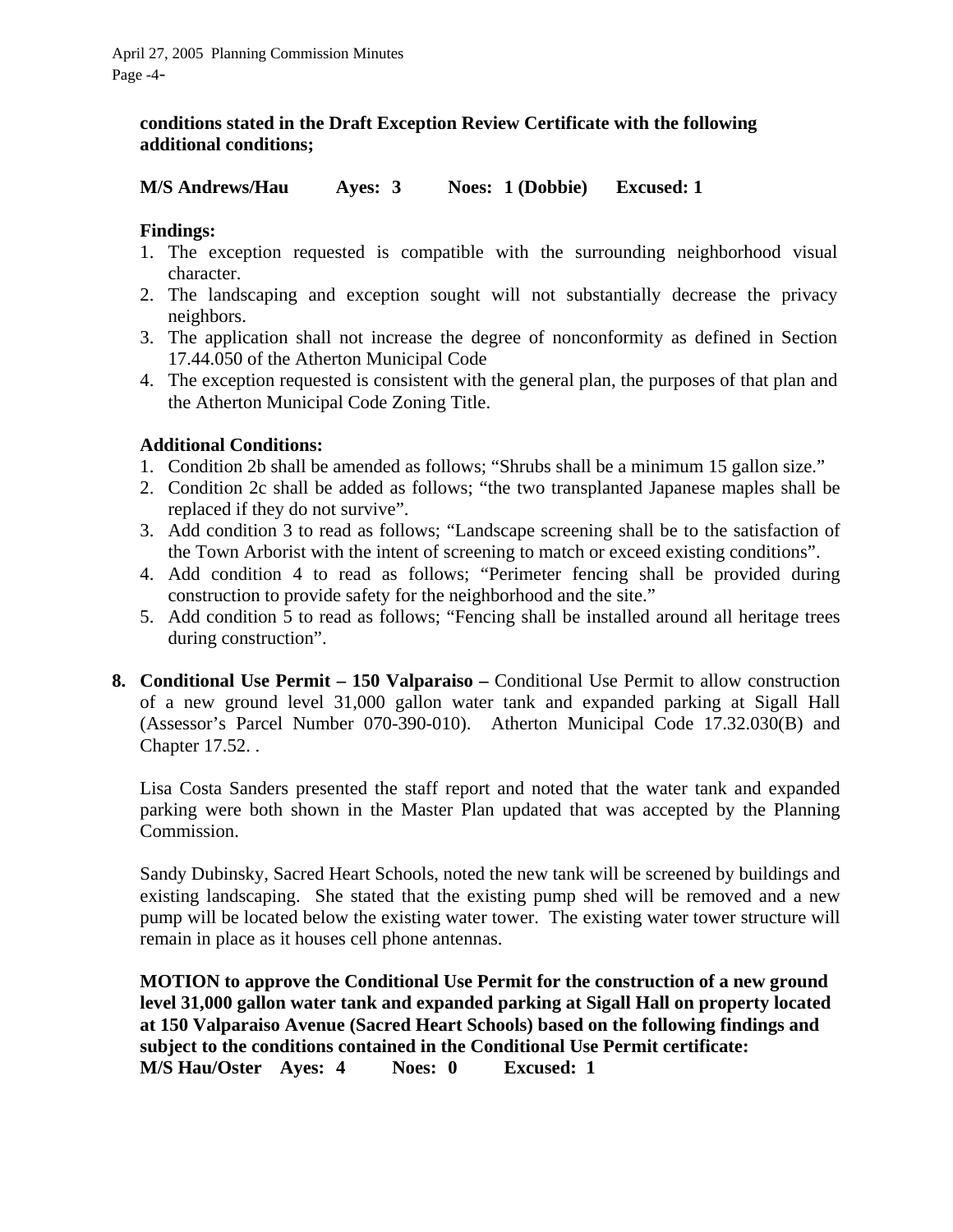#### **Findings:**

- 1. The proposed use at the proposed location will not be detrimental or injurious to persons, property or improvements in the vicinity, and will not be detrimental to the public health, peace, safety, comfort, general welfare or convenience.
- 2. The proposed use will be located and conducted in a manner in accord with the general plan and the purposes of that plan and the Zoning Title of the Atherton Municipal Code.
- **9. Heritage Tree Removal Permit 2 Mt. Vernon Lane –** Heritage Tree removal request to allow the removal of one heritage tree. Atherton Municipal Code 8.10 and Chapter 17.52. .

Lisa Costa Sanders presented the staff report and noted reasons outlined in the report to support the request.

In response to a question from the Commission, Kathy Hughes Anderson indicated that replacement planting could occur in the front of the property.

Michael Althoff, applicant, was present to answer any questions.

**MOTION to approve the Heritage Tree removal request for the removal of one heritage tree at 2 Mt. Vernon Lane based on the following finding and subject to the conditions contained in the Heritage Tree Removal certificate:** 

| <b>M/S Oster/Dobbie</b> | Ayes: 4 | Noes: 0 | <b>Excused: 1</b> |
|-------------------------|---------|---------|-------------------|
|-------------------------|---------|---------|-------------------|

#### **Finding:**

- 1. The removal of the tree would not be contrary to the purpose and intent of the Atherton General Plan.
- **10. Heritage Tree Removal Permit 2 Cowell Lane –** Heritage Tree removal request to allow the removal of one heritage tree. Atherton Municipal Code 8.10 and Chapter 17.52. .

Lisa Costa Sanders presented the staff report indicated that the Planning Commission granted the removal of two trees at this site for a new driveway with the understanding that this tree would be preserved.

Don Araki, certified Arborist, stated that the Architect indicates that the driveway is too steep and will be too close to the top of the roots of this tree. He further stated that tree #14 is a better tree to preserve and would rather move the driveway, remove tree #13 to save the other adjacent trees. Mr. Araki indicated that the removal of this Redwood tree would allow the adjacent Oaks to grow property.

A woman representing Metropolis Architects responded to questions regarding the layout of the new residence. Commissioners discussed the site plan and options to save the tree with the applicants.

## **MOTION to approve the Heritage Tree removal request for the removal of one heritage tree at 2 Cowell Lane based on the following finding and subject to the**